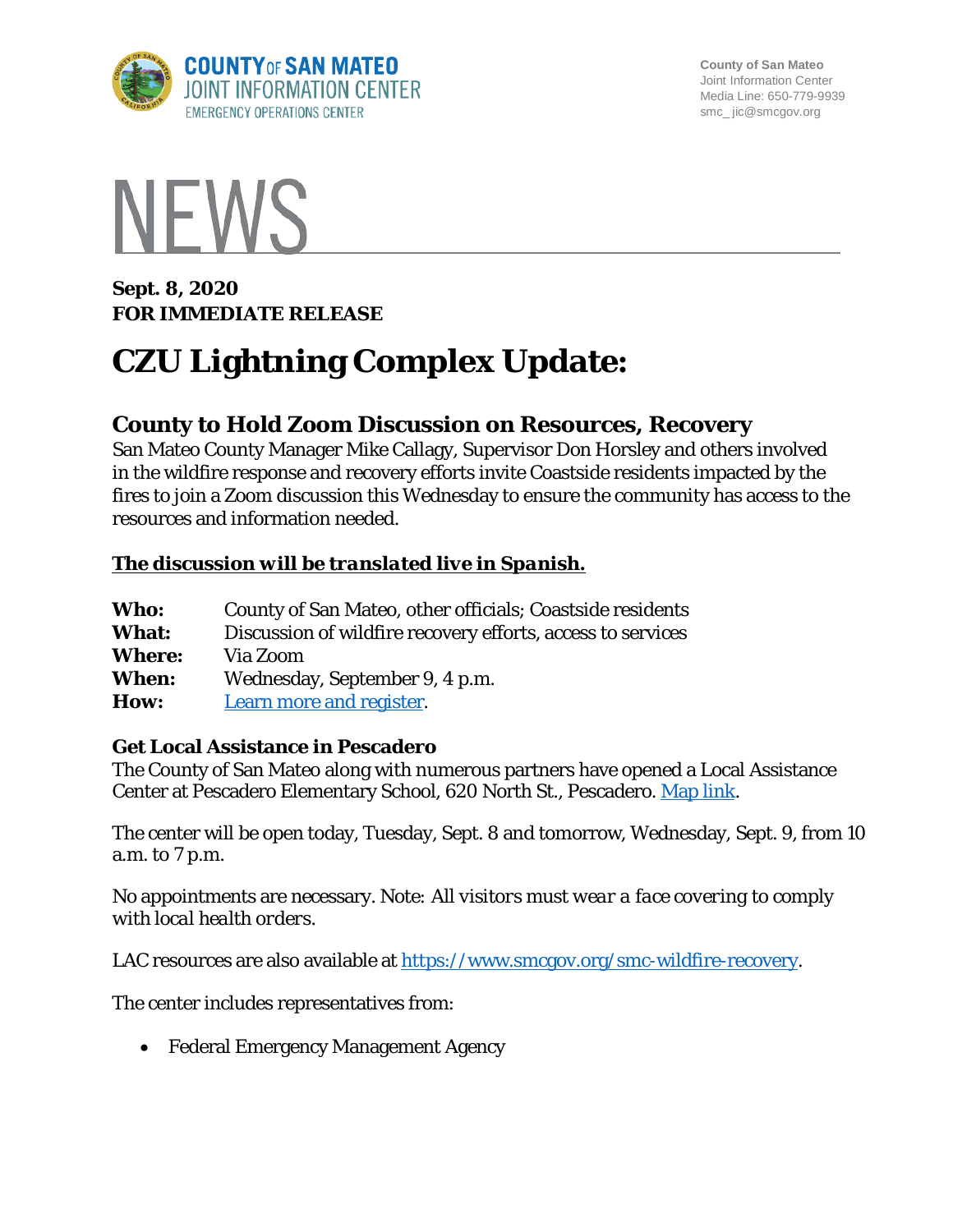- California Department of Motor Vehicles
- California Department of Public Health Vital Records
- California Department of Social Services
- San Mateo County Human Services Agency
- San Mateo County Veterans Services Office
- Puente de la Costa Sur
- San Mateo County Large Animal Evacuation Group

Following the close of business on Wednesday, residents may continue to access services at [https://www.smcgov.org/smc-wildfire-recovery.](https://www.smcgov.org/smc-wildfire-recovery)

# **Fire Update**

The CZU Lightning Complex series of fires that began with lightning strikes on August was reported at 81 percent contained as of this morning.

The blaze has consumed 86,509 acres. Approximately 11 residences in San Mateo County were destroyed.

Evacuation orders continue to be lifted in areas deemed safe. On Monday, residents in 38A — North of Whitehouse Canyon Road to the northern boundary of Zone 38 —and residents in 38B — from Año Nuevo Creek to the southern boundary of Zone 38 — were allowed to return home.

Canyon Road at Cloverdale Road and Gazos Creek at Cloverdale Road remain closed.

Public safety officials continue to urge non-residents to avoid the fire area.

County parks of the [Pescadero Creek Complex](https://parks.smcgov.org/press-release/pescadero-creek-park-complex-update) remain closed, as they are located in the mandatory evacuation zone for the CZU fire. Big Basin, Butano and other state parks in the area also remain closed.

## **Evacuation Orders**

The following areas remain under mandatory evacuation:

- Butano Community area (Zone: SMC-98B)
- Butano State Park including Barranca Knolls Community (Zone: SMC-19)
- Western areas of San Mateo County (SMC-38C)

#### **Additional Information and Resources:**

For additional information when returning home, refer to [www.fire.ca.gov](http://www.fire.ca.gov/)